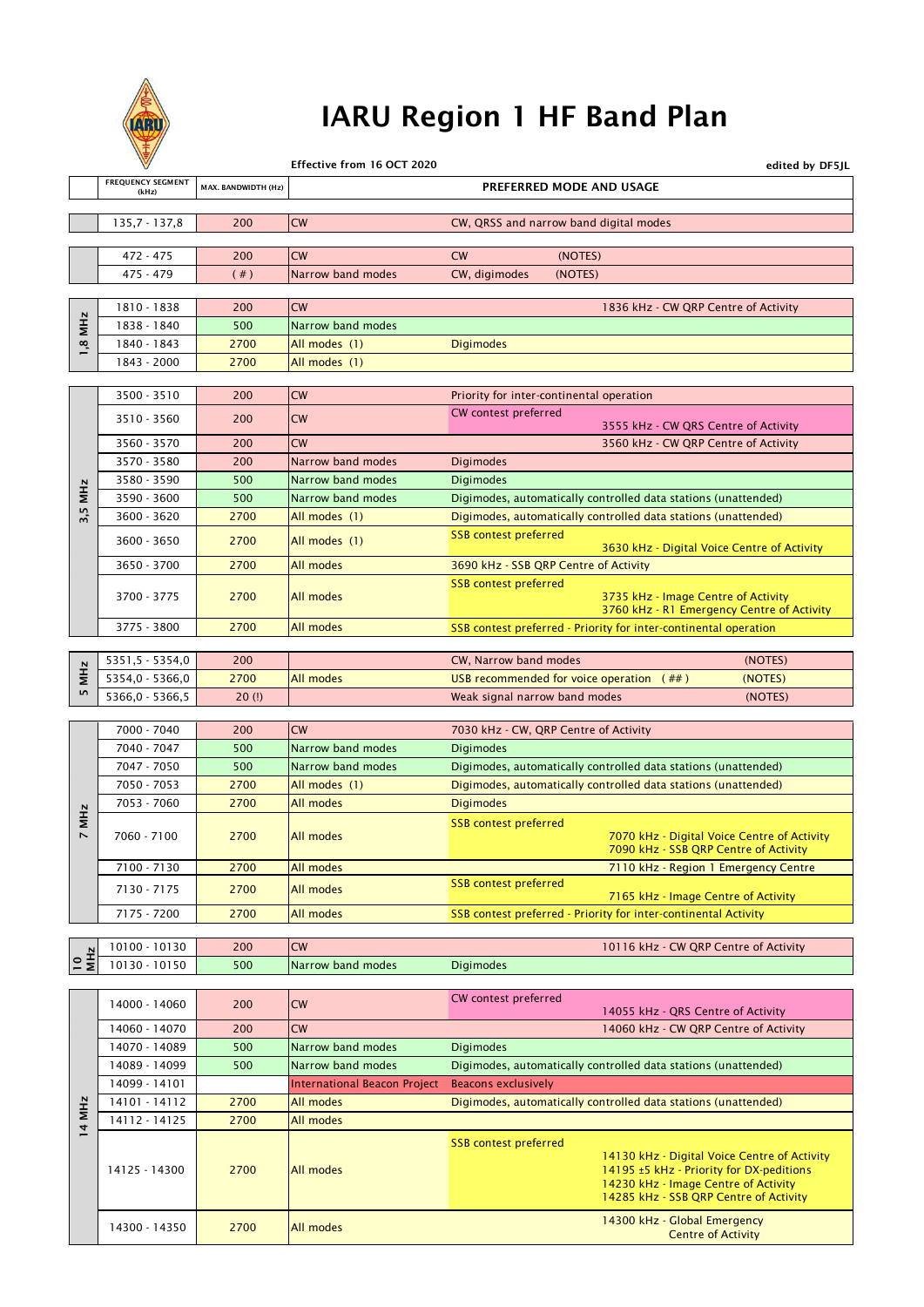

# IARU Region 1 HF Band Plan

Effective from 16 OCT 2020<br>**Effective from 16 OCT 2020** 

|                        | <b>FREQUENCY SEGMENT</b><br>(kHz) | MAX. BANDWIDTH (Hz) | PREFERRED MODE AND USAGE            |                                                                                                                                    |  |
|------------------------|-----------------------------------|---------------------|-------------------------------------|------------------------------------------------------------------------------------------------------------------------------------|--|
|                        |                                   |                     |                                     |                                                                                                                                    |  |
| <b>MHz</b><br>$\infty$ | 18068 - 18095                     | 200                 | <b>CW</b>                           | 18086 kHz - CW QRP Centre of Activity                                                                                              |  |
|                        | 18095 - 18105                     | 500                 | Narrow band modes                   | <b>Digimodes</b>                                                                                                                   |  |
|                        | 18105 - 18109                     | 500                 | Narrow band modes                   | Digimodes, automatically controlled data stations (unattended)                                                                     |  |
|                        | 18109 - 18111                     |                     | <b>International Beacon Project</b> | <b>Beacons exclusively</b>                                                                                                         |  |
|                        | 18111 - 18120                     | 2700                | All modes                           | Digimodes, automatically controlled data stations (unattended)                                                                     |  |
|                        | 18120 - 18168                     | 2700                | All modes                           | 18130 kHz - SSB QRP Centre of Activity<br>18150 kHz - Digital Voice Centre of Activity<br>18160 kHz - Emergency Centre of Activity |  |
|                        |                                   |                     |                                     |                                                                                                                                    |  |
|                        | 21000 - 21070                     | 200                 | <b>CW</b>                           | 21055 kHz - QRS Centre of Activity<br>21060 kHz - QRP Centre of Activity                                                           |  |
|                        | 21070 - 21090                     | 500                 | Narrow band modes                   | <b>Digimodes</b>                                                                                                                   |  |
|                        | 21090 - 21110                     | 500                 | Narrow band modes                   | Digimodes, automatically controlled data stations (unattended)                                                                     |  |
|                        |                                   |                     |                                     |                                                                                                                                    |  |

| N           | 21110 - 21120 | 2700 | <b>All modes</b>                                 | Digimodes, automatically controlled data stations (unattended), (not SSB)                                                                                                                   |
|-------------|---------------|------|--------------------------------------------------|---------------------------------------------------------------------------------------------------------------------------------------------------------------------------------------------|
|             | 21120 - 21149 | 500  | Narrow band modes                                |                                                                                                                                                                                             |
| -<br>$\sim$ | 21149 - 21151 |      | International Beacon Project Beacons exclusively |                                                                                                                                                                                             |
|             | 21151 - 21450 | 2700 | All modes                                        | 21180 kHz - Digital Voice Centre of Activity<br>21285 kHz - SSB QRP Centre of Activity<br>21340 kHz - Image Centre of Activity<br>21360 kHz - Global Emergency<br><b>Centre of Activity</b> |

| $\overline{\mathbf{N}}$<br>$\overline{N}$ | 24890 - 24915 | 200  | <b>CW</b>                                        | 24906 kHz - CW QRP Centre of Activity                                                  |
|-------------------------------------------|---------------|------|--------------------------------------------------|----------------------------------------------------------------------------------------|
|                                           | 24915 - 24925 | 500  | Narrow band modes                                | <b>Digimodes</b>                                                                       |
|                                           | 24925 - 24929 | 500  | Narrow band modes                                | Digimodes, automatically controlled data stations (unattended)                         |
|                                           | 24929 - 24931 |      | International Beacon Project Beacons exclusively |                                                                                        |
|                                           | 24931 - 24940 | 2700 | All modes                                        | Digimodes, automatically controlled data stations (unattended)                         |
|                                           | 24940 - 24990 | 2700 | All modes                                        | 24950 kHz - Centre of Activity SSB QRP<br>24960 kHz - Digital Voice Centre of Activity |

| <b>MHz</b><br>$\overline{18}$ |               |                |                                                  | <u>Digitioucs, automatically controlled data stations (unattended)</u>                                                                                                                      |
|-------------------------------|---------------|----------------|--------------------------------------------------|---------------------------------------------------------------------------------------------------------------------------------------------------------------------------------------------|
|                               | 18109 - 18111 |                | International Beacon Project Beacons exclusively |                                                                                                                                                                                             |
|                               | 18111 - 18120 | 2700           | All modes                                        | Digimodes, automatically controlled data stations (unattended)                                                                                                                              |
|                               | 18120 - 18168 | 2700           | All modes                                        | 18130 kHz - SSB QRP Centre of Activity<br>18150 kHz - Digital Voice Centre of Activity<br>18160 kHz - Emergency Centre of Activity                                                          |
|                               |               |                |                                                  |                                                                                                                                                                                             |
|                               | 21000 - 21070 | 200            | CW                                               | 21055 kHz - QRS Centre of Activity<br>21060 kHz - QRP Centre of Activity                                                                                                                    |
|                               | 21070 - 21090 | 500            | Narrow band modes                                | <b>Digimodes</b>                                                                                                                                                                            |
|                               | 21090 - 21110 | 500            | Narrow band modes                                | Digimodes, automatically controlled data stations (unattended)                                                                                                                              |
|                               | 21110 - 21120 | 2700           | All modes                                        | Digimodes, automatically controlled data stations (unattended), (not SSB)                                                                                                                   |
| <b>MHz</b>                    | 21120 - 21149 | 500            | Narrow band modes                                |                                                                                                                                                                                             |
| $\overline{2}$                | 21149 - 21151 |                | <b>International Beacon Project</b>              | <b>Beacons exclusively</b>                                                                                                                                                                  |
|                               | 21151 - 21450 | 2700           | All modes                                        | 21180 kHz - Digital Voice Centre of Activity<br>21285 kHz - SSB QRP Centre of Activity<br>21340 kHz - Image Centre of Activity<br>21360 kHz - Global Emergency<br><b>Centre of Activity</b> |
|                               |               |                |                                                  |                                                                                                                                                                                             |
|                               | 24890 - 24915 | 200            | CW                                               | 24906 kHz - CW QRP Centre of Activity                                                                                                                                                       |
|                               | 24915 - 24925 | 500            | Narrow band modes                                | <b>Digimodes</b>                                                                                                                                                                            |
|                               | 24925 - 24929 | 500            | Narrow band modes                                | Digimodes, automatically controlled data stations (unattended)                                                                                                                              |
| 24 MHz                        | 24929 - 24931 |                | <b>International Beacon Project</b>              | <b>Beacons exclusively</b>                                                                                                                                                                  |
|                               | 24931 - 24940 | 2700           | All modes                                        | Digimodes, automatically controlled data stations (unattended)                                                                                                                              |
|                               | 24940 - 24990 | 2700           | All modes                                        | 24950 kHz - Centre of Activity SSB QRP<br>24960 kHz - Digital Voice Centre of Activity                                                                                                      |
|                               |               |                |                                                  |                                                                                                                                                                                             |
|                               | 28000 - 28070 | 200            | <b>CW</b>                                        | 28055 kHz - QRS Centre of Activity<br>28060 kHz - QRP Centre of Activity                                                                                                                    |
|                               | 28070 - 28120 | 500            | Narrow band modes                                | <b>Digimodes</b>                                                                                                                                                                            |
|                               | 28120 - 28150 | 500            | Narrow band modes                                | Digimodes, automatically controlled data stations (unattended)                                                                                                                              |
|                               | 28150 - 28190 | 500            | Narrow band modes                                |                                                                                                                                                                                             |
|                               | 28190 - 28199 |                | <b>International Beacon Project</b>              | Regional time shared beacons, exclusively                                                                                                                                                   |
|                               | 28199 - 28201 |                | <b>International Beacon Project</b>              | Worldwide time shared beacons, exclusively                                                                                                                                                  |
|                               | 28201 - 28225 |                | <b>International Beacon Project</b>              | Continuous duty beacons, exclusively                                                                                                                                                        |
|                               | 28225 - 28300 | 2700           | All modes                                        | <b>Beacons</b>                                                                                                                                                                              |
|                               | 28300 - 28320 | 2700           | All modes                                        | Digimodes, automatically controlled data stations (unattended)                                                                                                                              |
| MHz<br>28                     | 28320 - 29000 | 2700           | All modes                                        | 28330 kHz - Digital Voice Centre of Activity<br>28360 kHz - SSB QRP Centre of Activity<br>28680 kHz - Image Centre of Activity                                                              |
|                               | 29000 - 29100 | (unrestricted) | All modes                                        |                                                                                                                                                                                             |
|                               | 29100 - 29200 | (unrestricted) | All modes                                        | FM simplex - 10 kHz channels                                                                                                                                                                |
|                               | 29200 - 29300 | (unrestricted) | All modes                                        | Digimodes, automatically controlled data stations (unattended)                                                                                                                              |
|                               | 29300 - 29510 | (unrestricted) | <b>Satellite Links</b>                           |                                                                                                                                                                                             |
|                               | 29510 - 29520 |                | <b>Guard Channel</b>                             |                                                                                                                                                                                             |
|                               | 29520 - 29590 | 6000           | All modes                                        | FM Repeater input (RH1-RH8)                                                                                                                                                                 |
|                               | 29600         | 6000           | All modes                                        | FM Calling channel                                                                                                                                                                          |
|                               | 29610         | 6000           | All modes                                        | FM Simplex Repeater (parrot, input + output)                                                                                                                                                |
|                               | 29620 - 29700 | 6000           | All modes                                        | FM Repeater output (RH1-RH8)                                                                                                                                                                |
|                               |               |                |                                                  |                                                                                                                                                                                             |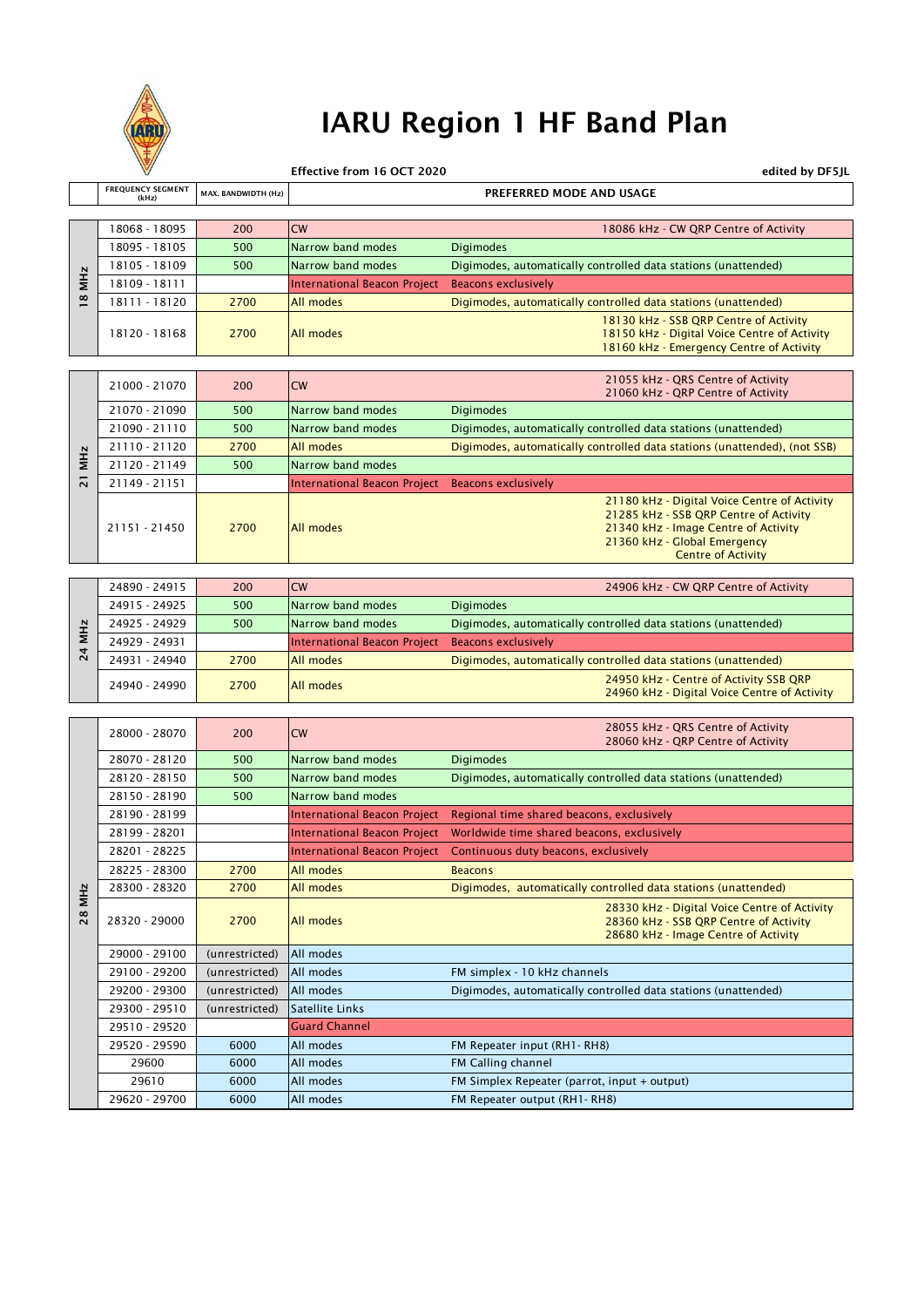# DEFINITIONS

| All modes         | CW, Phone and those other modes listed as Centres of Activity, plus AM (consideration should then be<br>given to adjacent channel users) |
|-------------------|------------------------------------------------------------------------------------------------------------------------------------------|
| Narrow band modes | All modes using up to 500 Hz bandwidth, including CW, RTTY, PSK, etc.                                                                    |
| Digimodes         | Any digital mode within the appropriate bandwidth, e.g. RTTY, PSK, MFSK, etc.                                                            |
| Image modes       | Any analogue or digital image modes within the appropriate bandwidth, e.g. SSTV, FAX                                                     |

### **NOTES**

The frequencies in the bandplan are understood as "transmitted frequencies" (not those of the suppressed carrier!)

| (1)                 | Lowest dial setting for LSB Voice mode: 1843, 3603, 7053 kHz                                                                                                                         |
|---------------------|--------------------------------------------------------------------------------------------------------------------------------------------------------------------------------------|
| (  # )              | maximum bandwidth not specified, 500 Hz suggested                                                                                                                                    |
| $(+  # )$           | Highest dial setting for USB Voice mode on the 60m band: 5363 kHz                                                                                                                    |
|                     |                                                                                                                                                                                      |
| <b>CW</b>           | CW QSOs are accepted across all bands, except within beacon segments. (DV05_C4_Rec_13)                                                                                               |
| Sideband usage      | Sideband Usage: Below 10 MHz lower sideband (LSB) is recommended, and above 10 MHz use upper<br>sideband (USB). The exception to this is on the 5 MHz band where USB is recommended. |
| AМ                  | Amplitude modulation (AM) may be used in the telephony sub-bands providing consideration<br>is given to adjacent channel users. (NRRL Davos 05)                                      |
| <b>OUT OF BAND:</b> | To prevent any out of band transmission the maximum dial setting for USB (upper sideband)<br>Voice mode should be 3 kHz below upper band edge on bands 20m to 10m.                   |

#### 630m band - 472 - 479 kHz:

*Details shown in band plan above should be understood as "proposed usage" (VA14\_C4\_Rec\_02)*

*If a frequency is to be selected, particular attention must be paid to still existing Non Directional Beacons (NDB) of the radionavigaton service!*

# 60m band - 5351,5 - 5366,5 kHz

*Details shown in band plan above should be understood as "proposed usage" (LA17\_C4\_REC\_02)*

*available at 5 MHz under domestic (ITU-R article 4.4) permissions. It is strongly recommended that frequencies within WRC-15 allocation only be used if there are no other frequencies*

*Local nets and long rag chew QSOS should not use the WRC-15 allocation at 5 MHz but should instead make use of the 3.5 MHz, 5 MHz domestic, or 7 MHz bands where there is more spectrum available.*

#### Contests

*Contest activity shall not take place on the 5, 10, 18 and 24 MHz bands.*

*Non-contesting radio amateurs are recommended to use the contest-free HF bands (30, 17 and 12m) during the largest international contests. (DV05\_C4\_Rec\_07)*

*that those segments are considered with due respect to the IARU band plans. (Rec SC11\_C4\_02) Member societies are encouraged to publish contest operating segments clearly in the rules of their contest and*

*The CW contest-preferred segment from 7000 to 7025 kHz has been withdrawn from the Region 1 band plan. Societies should (therefore) encourage contest organisers to include a rule that restricts contest activity to a limited frequency range within the CW allocation. The choice of the frequency segment is left to the disccretion of the contest organisers, but should take into account expected activity levels and show consideration for non-contest operation. (SC11\_C4\_Rec\_05)*

#### Unmanned transmitting stations

The term "automatically controlled data stations" includes Store and Forward stations.

on HF shall only be activated under operator control, except for beacons agreed with the IARU Region 1 Beacon Coordinator'. Member Societies are reminded of the recommendation in the IARU Region 1 HF Band Plan 'that any unmanned transmitting stations

*Unmanned transmitting stations, and operation involving unmanned transmitting stations, must adhere to the frequency and bandwidth limits of the band plan.*

*This is particularly important in the 30 meter band where the amateur service only has secondary status. The operator connecting to an automatically controlled unmanned transmitting station is responsible for not causing interference.*

*Amateur radio operators may transmit messages via unmanned transmitting stations during coordinated emergency, and disaster preparedness exercises, limited to the duration of such exercises, using a bandwidth not exceeding 2700 Hz.*

*Such communication should be announced regularly on the frequency, and radio amateurs not participating in the communication should cooperate by not transmitting on the frequency. (VA14\_C4\_Rec\_06)*